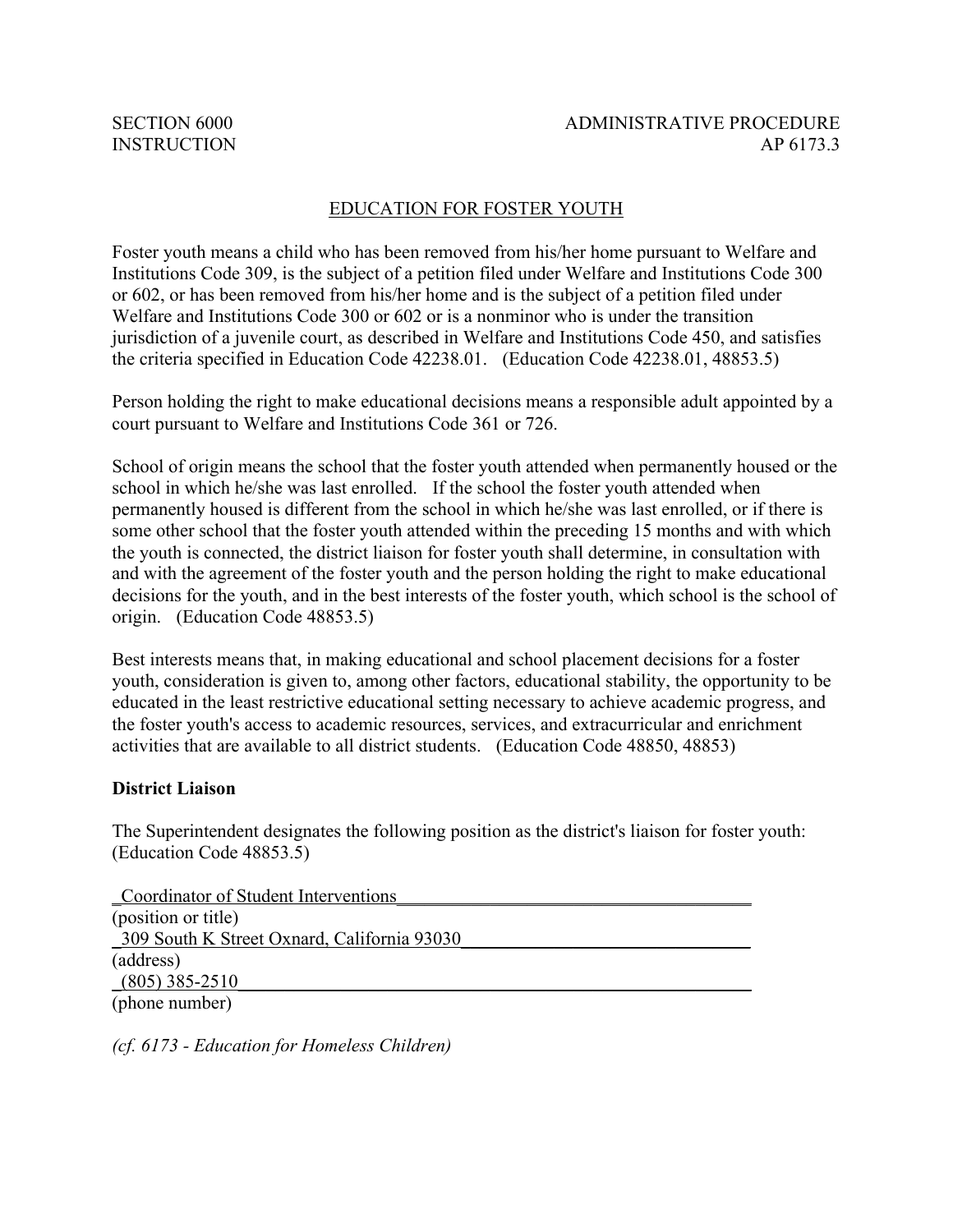The liaison for foster youth shall work with counselors, counselors of special programs, student intervention specialist, records and other site staff to:

- 1. Ensure and facilitate the proper educational placement, enrollment in school, and checkout from school of students in foster care (Education Code 48853.5)
- 2. Ensure proper transfer of credits, records, and grades when students in foster care transfer from one school to another or from one district to another (Education Code 48645.5, 48853.5)
	- a. When a student in foster care is enrolling in a district school, the liaison and or site staff shall contact the school last attended by the student to obtain, within two business days, all academic and other records. When a foster youth is transferring to a new school, the liaison and or site staff shall provide the student's records to the new school within two business days of receiving the new school's request. (Education Code 48853.5)

*(cf. 5125 - Student Records) (cf. 6146.3 - Reciprocity of Academic Credit)*

3. When required by law, sites are to notify the foster youth's attorney and the representative of the appropriate county child welfare agency when the foster youth is undergoing any expulsion or other disciplinary proceeding, including a manifestation determination prior to a change in the foster youth's placement, when he/she is a student with a disability. (Education Code 48853.5, 48911, 48915.5, 48918.1)

*(cf. 5144.1 - Suspension and Expulsion/Due Process)*

*(cf. 5144.2 - Suspension and Expulsion/Due Process (Students with Disabilities))*

*(cf. 6159.4 - Behavioral Interventions for Special Education Students)*

4. As needed, make appropriate referrals to ensure that students in foster care receive necessary special education services and services under Section 504 of the federal Rehabilitation Act of 1973

## *(cf. 6164.4 - Identification and Evaluation of Individuals for Special Education) (cf. 6164.6 - Identification and Education Under Section 504)*

5. As needed, ensure that students in foster care receive appropriate school-based services, such as counseling and health services, supplemental instruction, and after-school services

*(cf. 5141.6 - School Health Services) (cf. 5148.2 - Before/After School Programs) (cf. 5149 - At-Risk Students)*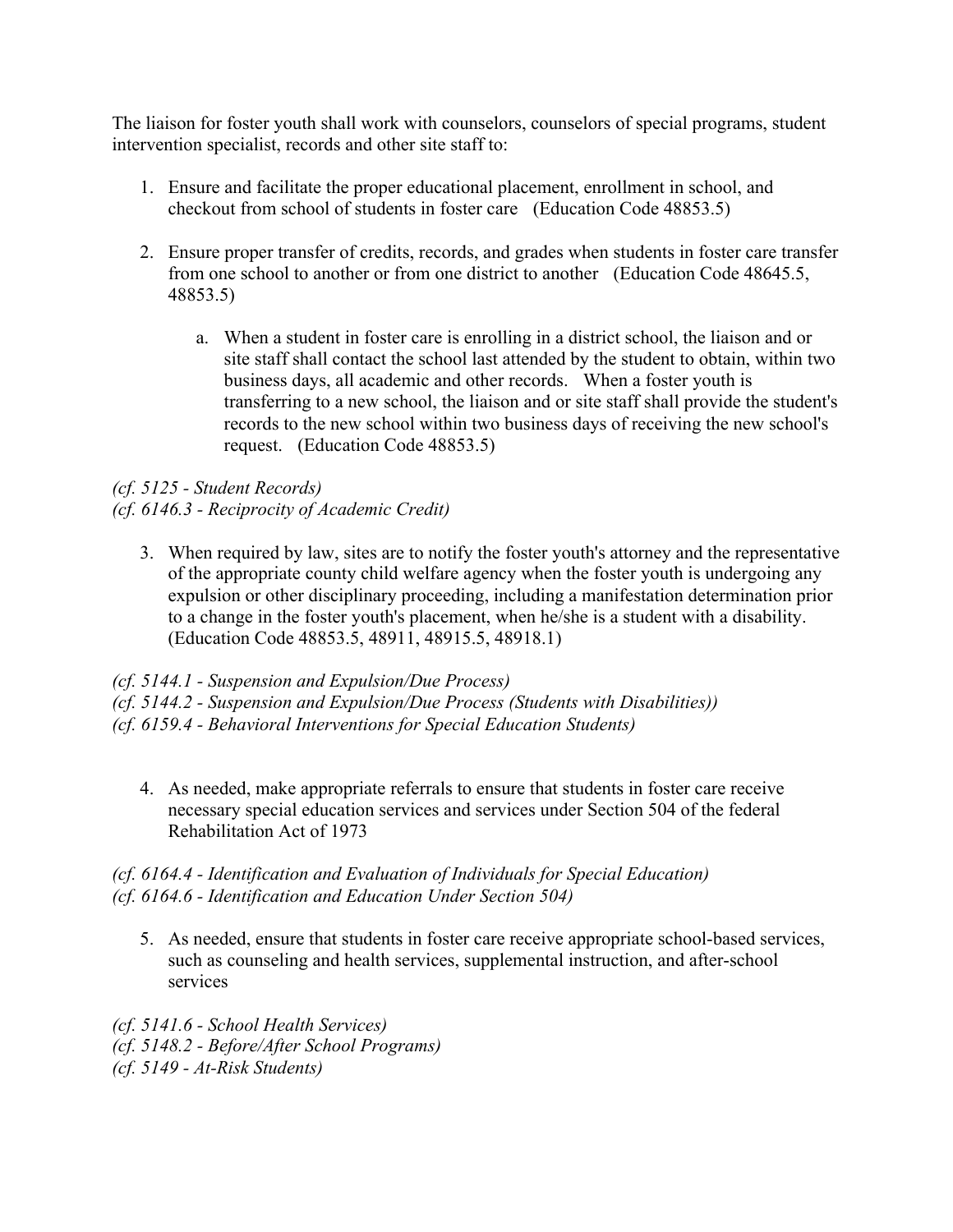*(cf. 6164.2 - Guidance/Counseling Services) (cf. 6172 - Gifted and Talented Student Program) (cf. 6174 - Education for English Language Learners) (cf. 6177 - Summer Learning Programs) (cf. 6179 - Supplemental Instruction)*

Develop protocols and procedures for creating awareness for district staff, including principals, school registrars, and attendance clerks, of the requirements for the proper enrollment, placement, and transfer of foster youth

*(cf. 4131 - Staff Development) (cf. 4231 - Staff Development) (cf. 4331 - Staff Development)*

Collaborate with the county placing agency, social services, probation officers, juvenile court officers, and other appropriate agencies to help coordinate services for the district's foster youth

*(cf. 1020 - Youth Services) (cf. 5113.1 - Chronic Absence and Truancy)*

Monitor the educational progress of foster youth and provide reports to the Superintendent or designee and the Governing Board based on indicators identified in the district's local control and accountability plan

*(cf. 0460 - Local Control and Accountability Plan)*

The Superintendent or designee shall regularly monitor the caseload of the liaison, as well as his/her additional duties outside of the foster youth program, to determine whether adequate time and resources are available to meet the needs of foster youth in the district.

## **Enrollment**

A student placed in a licensed children's institution or foster family home within the district shall attend programs operated by the district unless one of the following circumstances applies: (Education Code 48853, 48853.5)

1. The student has an individualized education program requiring placement in a nonpublic, nonsectarian school or agency, or in another local educational agency.

# *(cf. 6159 - Individualized Education Program) (cf. 6159.2 - Nonpublic, Nonsectarian School and Agency Services for Special Education)*

2. The parent/guardian or other person holding the right to make educational decisions for the student determines that it is in the best interest of the student to be placed in another educational program and submits a written statement to the district indicating that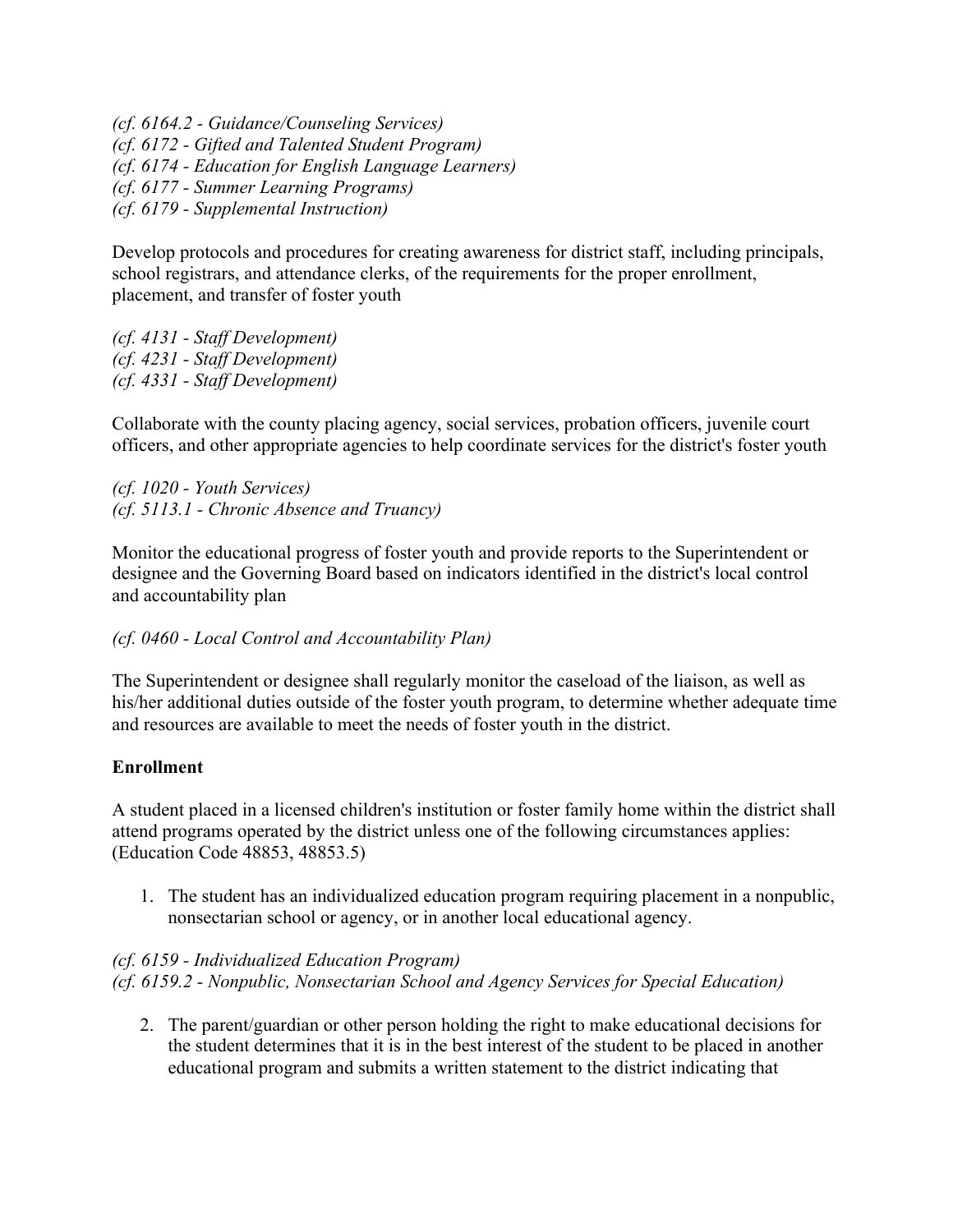determination and that he/she is aware of the following:

- a. The student has a right to attend a regular public school in the least restrictive environment.
- b. The alternate educational program is a special education program, if applicable.
- c. The decision to unilaterally remove the student from the district school and to place him/her in an alternate education program may not be financed by the district.
- d. Any attempt to seek reimbursement for the alternate education program may be at the expense of the parent/guardian or other person holding the right to make educational decisions for the student.

# *(cf. 5116.1 – Intra-district Open Enrollment)*

### *(cf. 5117 – Inter-district Attendance)*

*(cf. 6159.3 - Appointment of Surrogate Parent for Special Education Students)*

- 3. At the initial placement or any subsequent change in placement, the student exercises his/her right to continue in his/her school of origin, as defined above.
	- a. The student may continue in the school of origin for the duration of the court's jurisdiction.
	- b. If the court's jurisdiction over a grade K-8 student is terminated prior to the end of a school year, the student may continue in his/her school of origin for the remainder of the school year.
	- c. If the court's jurisdiction is terminated while the student is in high school, the student may continue in his/her school of origin until he/she graduates.
	- d. If the student is transitioning between school grade levels, he/she shall be allowed to continue in the district of origin in the same attendance area to provide him/her the benefit of matriculating with his/her peers in accordance with the established feeder patterns of school districts. A student who is transitioning to a middle school or high school shall be allowed to enroll in the school designated for matriculation in another school district.

The district liaison may, in consultation with and with the agreement of the foster youth and the person holding the right to make educational decisions for the youth, recommend that the youth's right to attend the school of origin be waived and he/she be enrolled in any school that students living in the attendance area in which the foster youth resides are eligible to attend. All decisions shall be made in accordance with the foster youth's best interests. (Education Code 48853.5)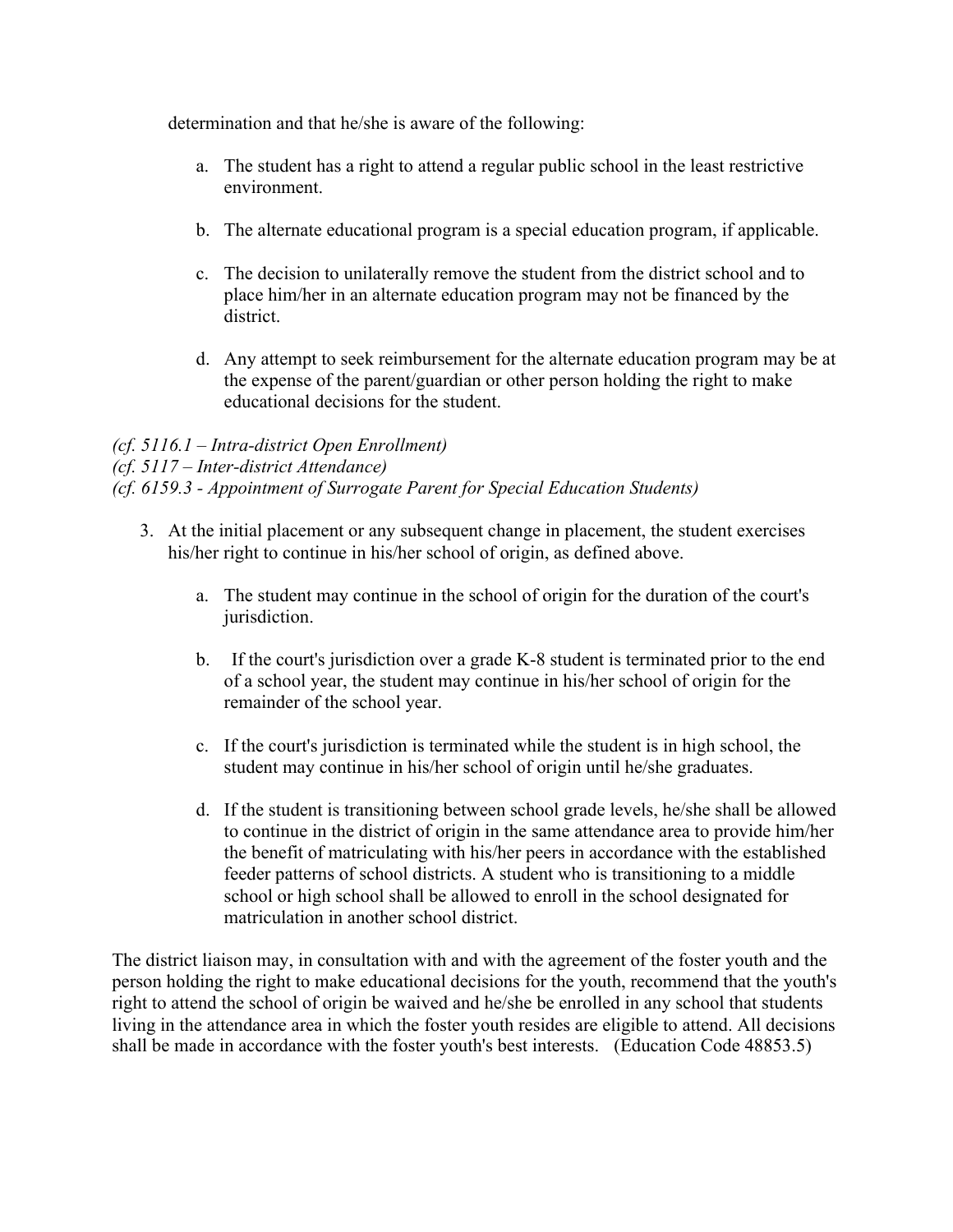Prior to making any recommendation to move a foster youth from his/her school of origin, the liaison shall provide the youth and the person holding the right to make educational decisions for the youth with a written explanation of the basis for the recommendation and how the recommendation serves the youth's best interests. (Education Code 48853.5)

The role of the liaison shall be advisory with respect to placement decisions and determination of the school of origin. (Education Code 48853.5)

If the liaison, in consultation with the foster youth and the person holding the right to make educational decisions for the foster youth, agrees that the best interests of the youth would be served by his/her transfer to a school other than the school of origin, the principal or designee of the new school shall immediately enroll the foster youth. The foster youth shall be immediately enrolled even if he/she: (Education Code 48853.5)

1. Has outstanding fees, fines, textbooks, or other items or monies due to the school last attended

*(cf. 5125.2 - Withholding Grades, Diploma or Transcripts)*

2. Does not have clothing normally required by the school, such as school uniforms

*(cf. 5132 - Dress and Grooming)*

3. Is unable to produce records normally required for enrollment, such as previous academic records, proof of residency, and medical records, including, but not limited to, immunization records or other documentation

*(cf. 5141.26 - Tuberculosis Testing) (cf. 5141.31 - Immunizations) (cf. 5141.32 - Health Screening for School Entry)*

If the foster youth or a person with the right to make educational decisions for the foster youth disagrees with the liaison's enrollment recommendation, he/she may appeal to the Superintendent. The Superintendent shall make a determination within 30 calendar days of receipt of the appeal. Within 30 calendar days of receipt of the Superintendent's decision, the parent/guardian or foster youth may appeal that decision to the Board. The Board shall consider the issue at its next regularly scheduled meeting. The Board's decision shall be final.

## *(cf. 9320 - Meetings and Notices)*

If any dispute arises regarding the request of a foster youth to remain in the school of origin, the youth has the right to remain in the school of origin pending resolution of the dispute. (Education Code 48853.5)

# **Transportation**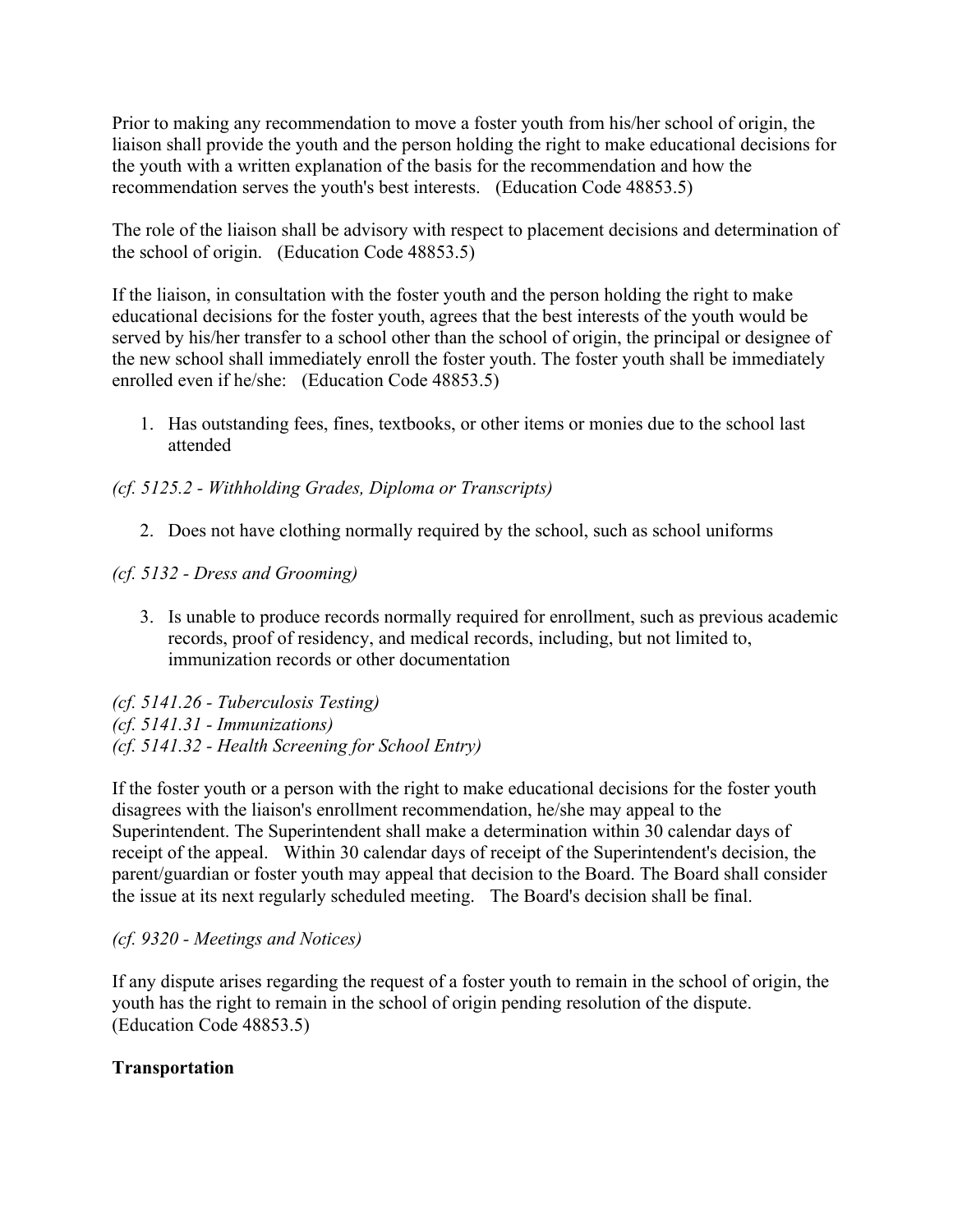1: The district shall follow all laws related to transportation and school of origin.

 2: Upon request, the district may provide transportation for a foster youth to and from his/her

school of origin.

- 3. The Foster Youth Liaison will evaluate each case, on a case by case basis, and utilize the appropriate method for transportation, and as cost affective as possible.
- 4. The Foster Youth Liaison will work with VCOE when appropriate to provide transportation as related to school of origin.

*(cf. 3540 - Transportation) (cf. 3541 - Transportation Routes and Services)*

# **Effect of Absences on Grades**

The grades of a student in foster care shall not be lowered for any absence from school that is due to either of the following circumstances: (Education Code 49069.5)

- 1. A decision by a court or placement agency to change the student's placement, in which case the student's grades shall be calculated as of the date he/she left school
- 2. A verified court appearance or related court-ordered activity

## (*cf. 5121 - Grades/Evaluation of Student Achievement)*

## **Transfer of Coursework and Credits**

When a foster youth transfers into a district school, the district shall accept and issue full credit for any coursework that the foster youth has satisfactorily completed while attending another public school, a juvenile court school, or a nonpublic, nonsectarian school or agency and shall not require the foster youth to retake the course. (Education Code 51225.2)

If the foster youth did not complete the entire course, he/she shall be issued partial credit for the coursework completed and shall be required to take the portion of the course that he/she did not complete at his/her previous school. However, the district may require the foster youth to retake the portion of the course completed if, in consultation with the holder of educational rights for the foster youth, the district finds that the foster youth is reasonably able to complete the requirements in time to graduate from high school. Whenever partial credit is issued to a foster youth in any particular course, he/she shall be enrolled in the same or equivalent course, if applicable, so that he/she may continue and complete the entire course. (Education Code 51225.2)

Partial credits shall be awarded on the basis of 0.5 credits for every seven class periods attended per subject. If the school is on a block schedule, each block schedule class period attended shall be equal to two regular class periods per subject. Partial credits and grades earned by a student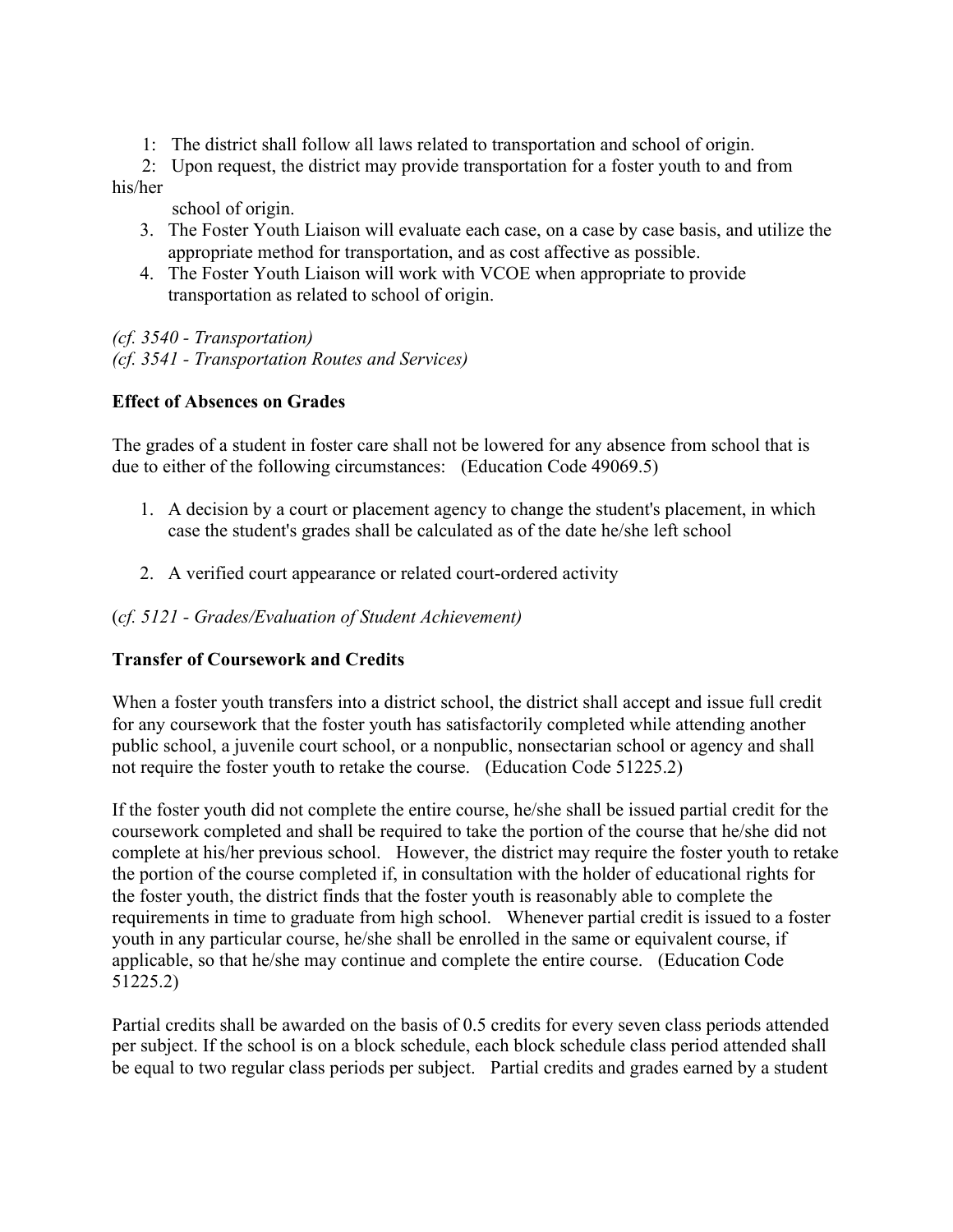shall be included on the student's official transcript within two business days of the district's notification of the student's transfer, as required under Education Code 49069.5.

In no event shall the district prevent a foster youth from taking or retaking a course to meet the eligibility requirements for admission to the California State University or the University of California. (Education Code 51225.2)

### **Applicability of Graduation Requirements**

To obtain a high school diploma, a foster youth shall pass the high school exit examination in English language and mathematics, complete all courses required by Education Code 51225.3, and fulfill any additional graduation requirement prescribed by the Board.

### *(cf. 6146.1 - High School Graduation Requirements) (cf. 6162.52 - High School Exit Examination)*

However, when a foster youth who has completed his/her second year of high school transfers into the district from another school district or transfers between high schools within the district, he/she shall be exempted from all district-adopted coursework and other district-established graduation requirements, unless the district makes a finding that the student is reasonably able to complete the additional requirements in time to graduate from high school by the end of his/her fourth year of high school. Within 30 calendar days of the foster youth's transfer, the Superintendent or designee shall notify the foster youth, the person holding the right to make educational decisions for him/her, and the foster youth's social worker of the availability of the exemption and whether the foster youth qualifies for it. (Education Code 51225.1, 60851)

To determine whether a foster youth is in his/her third or fourth year of high school, the district shall use either the number of credits the foster youth has earned as of the date of the transfer or the length of his/her school enrollment, whichever qualifies him/her for the exemption. (Education Code 51225.1)

The Superintendent or designee shall notify any foster youth who is granted an exemption and the person holding the right to make educational decisions for him/her how any requirements that are waived will affect the foster youth's ability to gain admission to a postsecondary educational institution and shall provide information about transfer opportunities available through the California Community Colleges. (Education Code 51225.1)

The district shall not require or request a foster youth to transfer schools in order to qualify for an exemption and no request for a transfer solely to qualify for an exemption shall be made by a foster youth or any person acting on behalf of a foster youth. (Education Code 51225.1)

Upon making a finding that a foster youth is reasonably able to complete district graduation requirements within his/her fifth year of high school, the Superintendent or designee shall: (Education Code 51225.1)